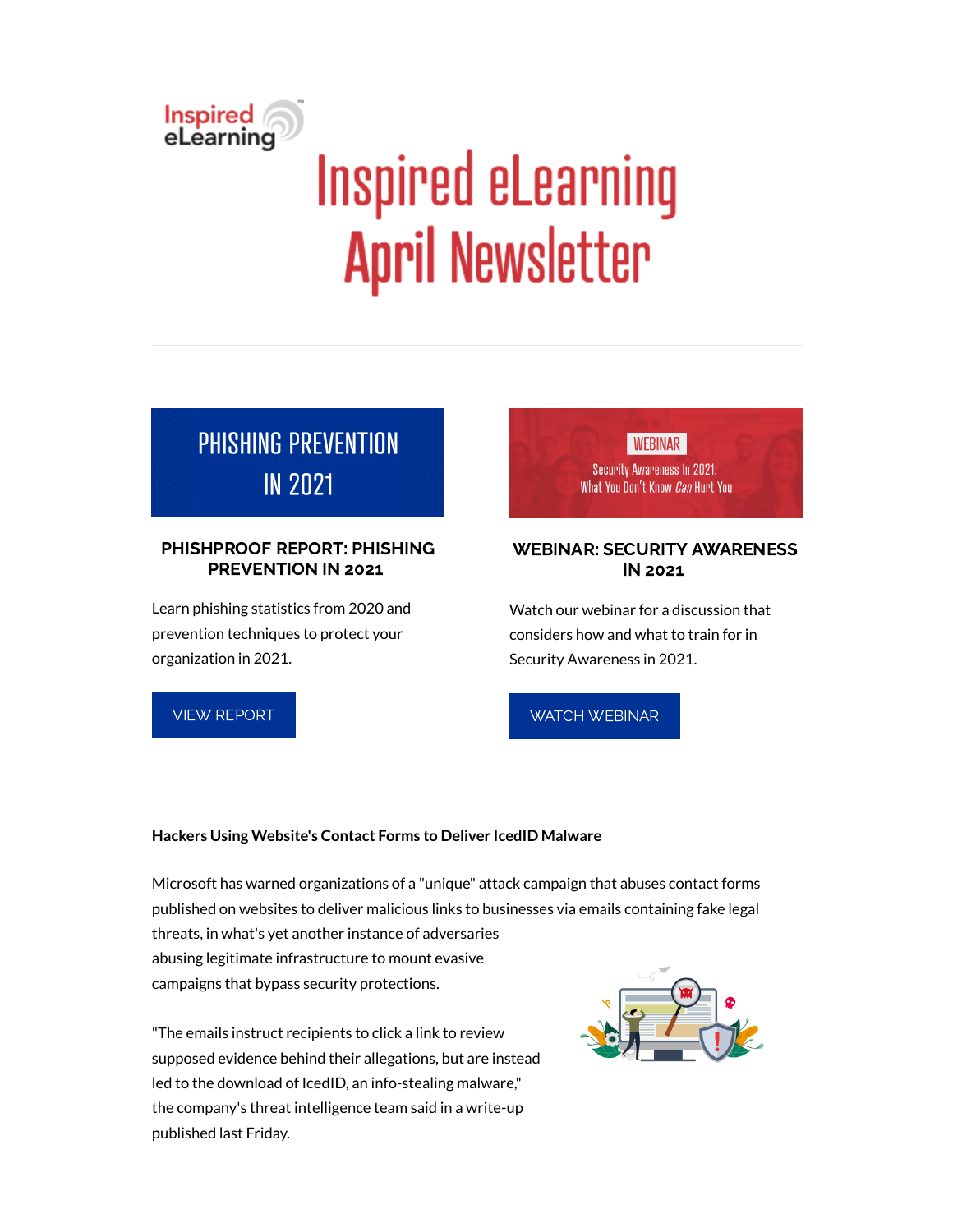IceID is a Windows-based banking trojan that's used for reconnaissance and exfiltration of banking credentials, alongside features that allow it to connect to a remote command-and-control (C2) server to deploy additional payloads such as ransomware and malware capable of performing hands-on-keyboard attacks, stealing credentials, and moving laterally across affected networks.

Microsoft researchers said the attackers might have used an automated tool to deliver the emails by abusing the enterprises' contact forms while circumventing CAPTCHA protections. The emails themselves employ legal threats to intimidate victims, claiming that the recipients "allegedly used their images or illustrations without their consent and that legal action will be taken against them." By invoking a sense of urgency, the idea is to lead the victim into revealing sensitive information, click a sketchy link, or open a malicious file. This infection chain links to a sites.google.com page, which requires users to sign in with their Google credentials, following which a ZIP archive file is automatically downloaded.

The ZIP file contains a heavily obfuscated JavaScript file that downloads the IcedID malware. What's more, the malicious code has the capacity to download secondary implants like Cobalt Strike, potentially putting affected victims at further risk.

The novel intrusion route notwithstanding, the attacks are yet another sign of how threat actors constantly tweak their social engineering tactics to target companies with an intent to distribute malware while evading detection.

"The scenarios [...] offer a serious glimpse into how sophisticated attackers' techniques have grown while maintaining the goal of delivering dangerous malware payloads such as IcedID," the researchers said."Their use of submission forms is notable because the emails don't have the typical marks of malicious messages and are seemingly legitimate."

This article was originally posted by The Hacker News. Read the full article [here.](https://thehackernews.com/2021/04/hackers-using-websites-contact-forms-to.html)

#### **CISA Releases Toolto Detect Microsoft 365 Compromise**

The U.S. Department of Homeland Security's Cybersecurity and Infrastructure Security Agency

(CISA) has released a new tool to help with the detection of potential compromise within Microsoft Azure and Microsoft 365 environments.

Dubbed Aviary, the new tool is a dashboard that makes it easy to visualize and analyze output from Sparrow, the compromise detection tool that was released in December 2020.



Built by CISA to help with the detection of malicious activity related to SolarWinds compromise,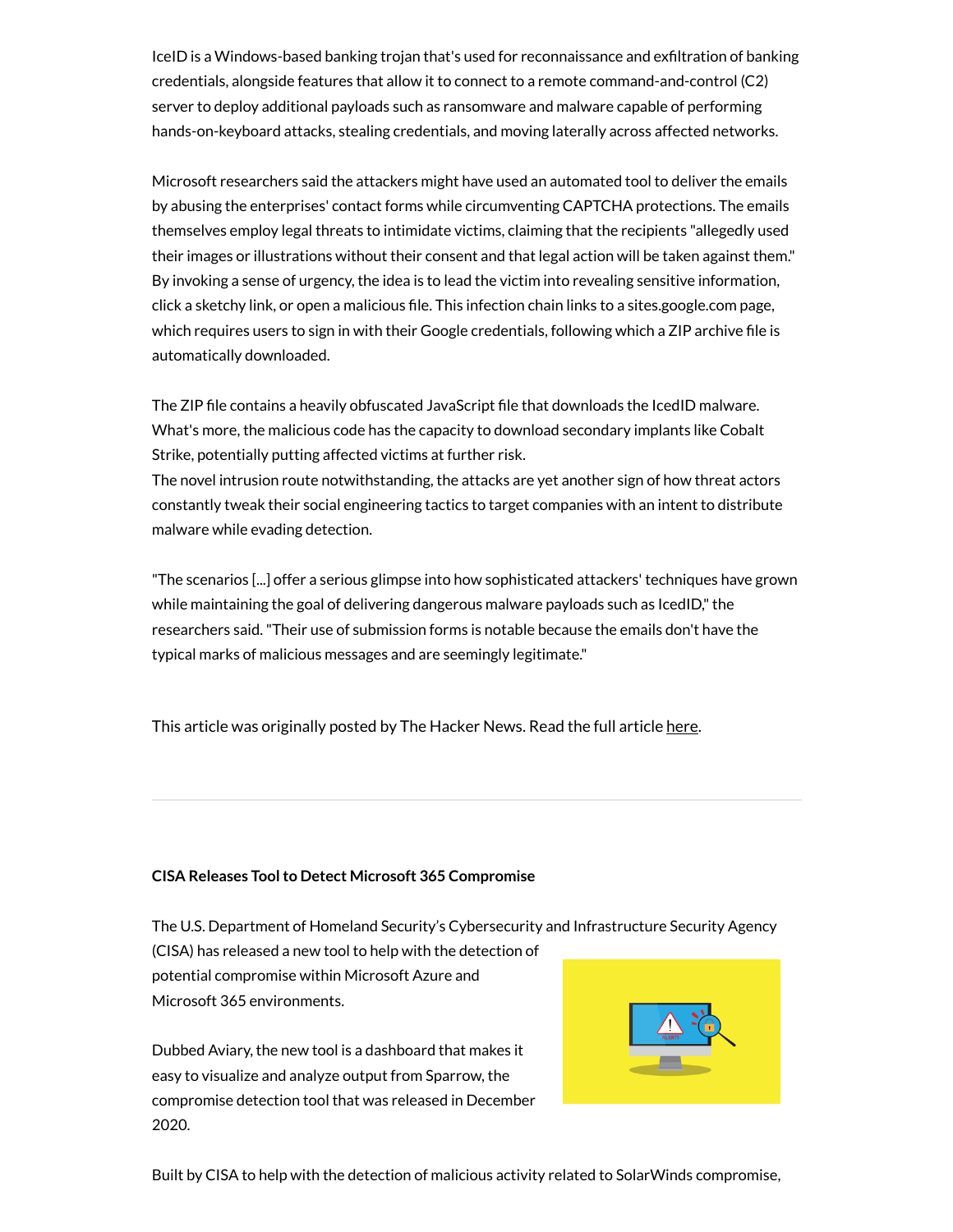Sparrow can be used by network defenders to hunt for potential malicious activity within Microsoft Azure Active Directory (AD), Microsoft 365 (M365), and Office 365 (O365) environments.

Sparrow was designed to help identify both accounts and applications that might have been compromised within an organization's Azure/M365 environment.

With Sparrow, defenders can look out for domain authentication or federation modifications, find new and modified credentials in logs, detect privilege escalation, detect OAuth consent and users' consent to applications, identify anomalous SAML token sign-ins, and check the Graph API application permissions for service principals and apps in the environment, among others.

A Splunk-based dashboard, the newly released Aviary is meant to facilitate the analysis of output data from Sparrow.

The tool is now available on GitHub, with additional information on how to install Aviary, after running Sparrow, included in CISA's January announcement for the detection tool, which has been updated this week with instructions on using Aviary.

For more details, read the full article [here.](https://www.securityweek.com/cisa-releases-tool-detect-microsoft-365-compromise)

#### **New Malware Downloader Spotted in Targeted Campaigns**

In recent weeks, a relatively sophisticated new malware downloader has emerged that, while not

widely distributed yet, appears to be gaining momentum. Malwarebytes researchers recently discovered the Saint Bot dropper, as they have termed it, being used as part of the infection chain in targeted campaigns against government institutions in Georgia.



Saint Bot was discovered by researchers while investigating a phishing email containing a zip file

containing malware they had never seen before. The zip file included an obfuscated PowerShell script disguised as a link to a Bitcoin wallet. According to Malwarebytes, the script started a chain of infections that led to Saint Bot being dropped on the compromised system.

In each case, the attackers used Saint Bot to drop information stealers and other malware downloaders. According to the security vendor, the new loader is probably being used by a few different threat actors, implying that there are likely other victims.

One of the information stealers that Saint Bot has noticed dropping is Taurus, a malware tool designed to steal passwords, browser history, cookies, and data from auto-fill. The Taurus stealer can also steal FTP and email client credentials, as well as system information such as configuration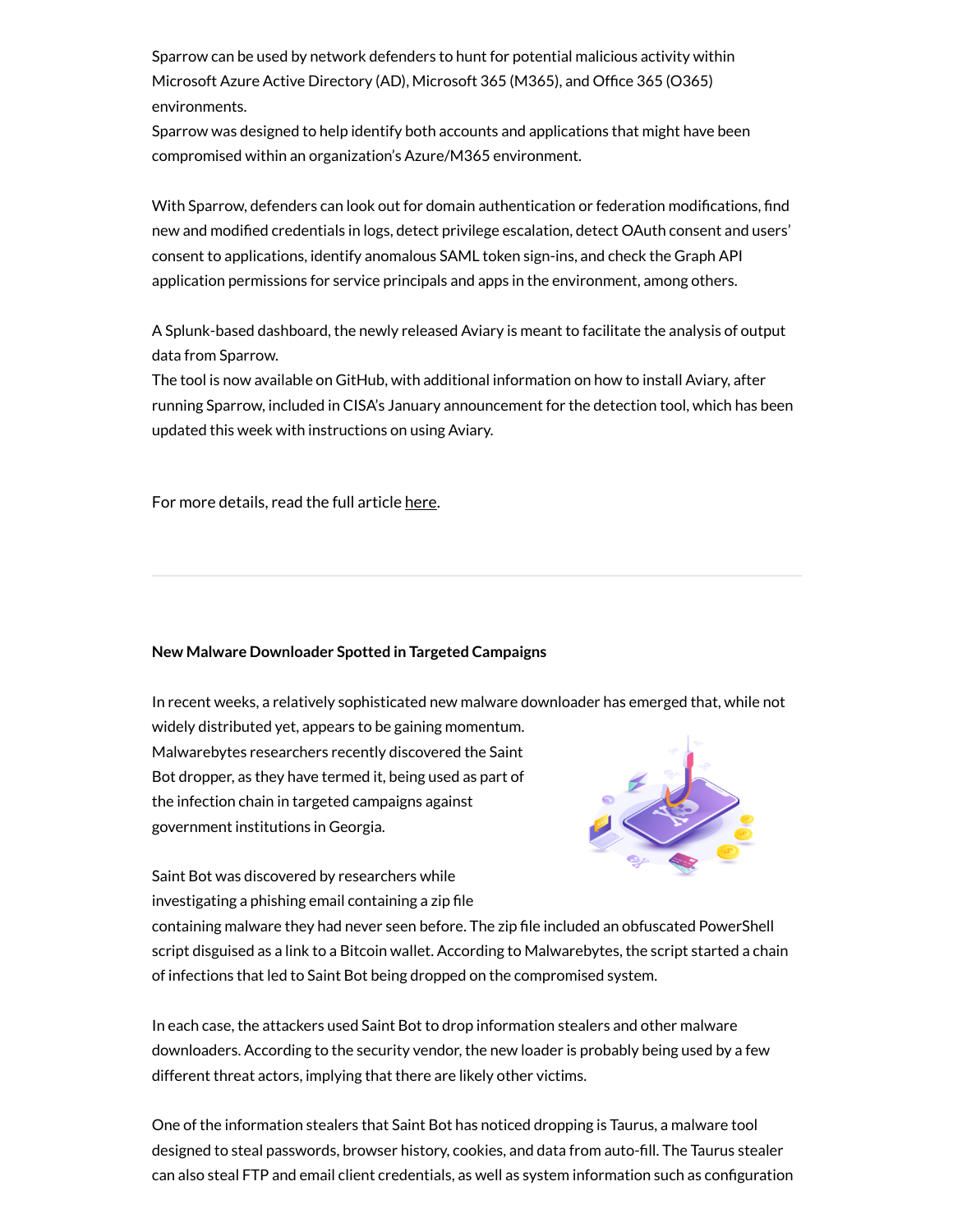details and installed software. According to Malwarebytes, while Saint Bot mostly has been observed dropping stealers, the dropper is designed to deliver any malware on a compromised system.

Malware droppers are specialized tools designed to install various types of malware on victim systems. One of the most notable recent examples of such malware is Sunburst, the tool that was distributed via poisoned SolarWinds Orion software updates to some 18,000 organizations worldwide. In that case, the dropper was specifically designed to deliver targeted payloads on systems belonging to organizations of particular interest to the attackers.

Basically, the downloaders are first-stage malware tools designed to deliver a wide range of secondary and tertiary commodity payloads, such as ransomware, banking Trojans, cryptominers, and other malicious tools. Some of the most popular droppers in recent years, such as Emotet, Trickbot, and Dridex, began as banking Trojans before their operators switched tactics and used their Trojans as malware-delivery vehicles for other criminals.

Saint Bot, like many other droppers, has several unclear and anti-analysis features to help it avoid malware detection tools. It is designed to detect virtual machines and, in some cases, to detect but not execute on systems located in specific Commonwealth of Independent States countries, which include former Soviet bloc countries such as Russia, Azerbaijan, Armenia, Uzbekistan, Ukraine, and Moldova.

"As we were about to publish on this downloader, we identified a few new campaigns that appear to be politically motivated and where Saint Bot was being used as part of the infection chain. In particular, we observed malicious documents laced with exploits often accompanied by decoy files." a spokesman from Malwarebytes' threat intelligence team states. In all instances, Saint Bot was eventually used to drop stealers.

According to Malwarebytes, while Saint Bot is not yet a widespread threat, there are indications that the malware's creators are still actively working on it. According to the security vendor, its investigation of the Saint Bot reveals that a previous version of the tool existed not long ago." Additionally, we are also seeing new campaigns that appear to be from different customers, which would indicate that the malware author is involved in further customizing the product," a Malwarebytes spokesman said.

This article was originally posted on E Hacking News. Read the full article [here](https://www.ehackingnews.com/2021/04/new-malware-downloader-spotted-in.html).

### **Product Updates**